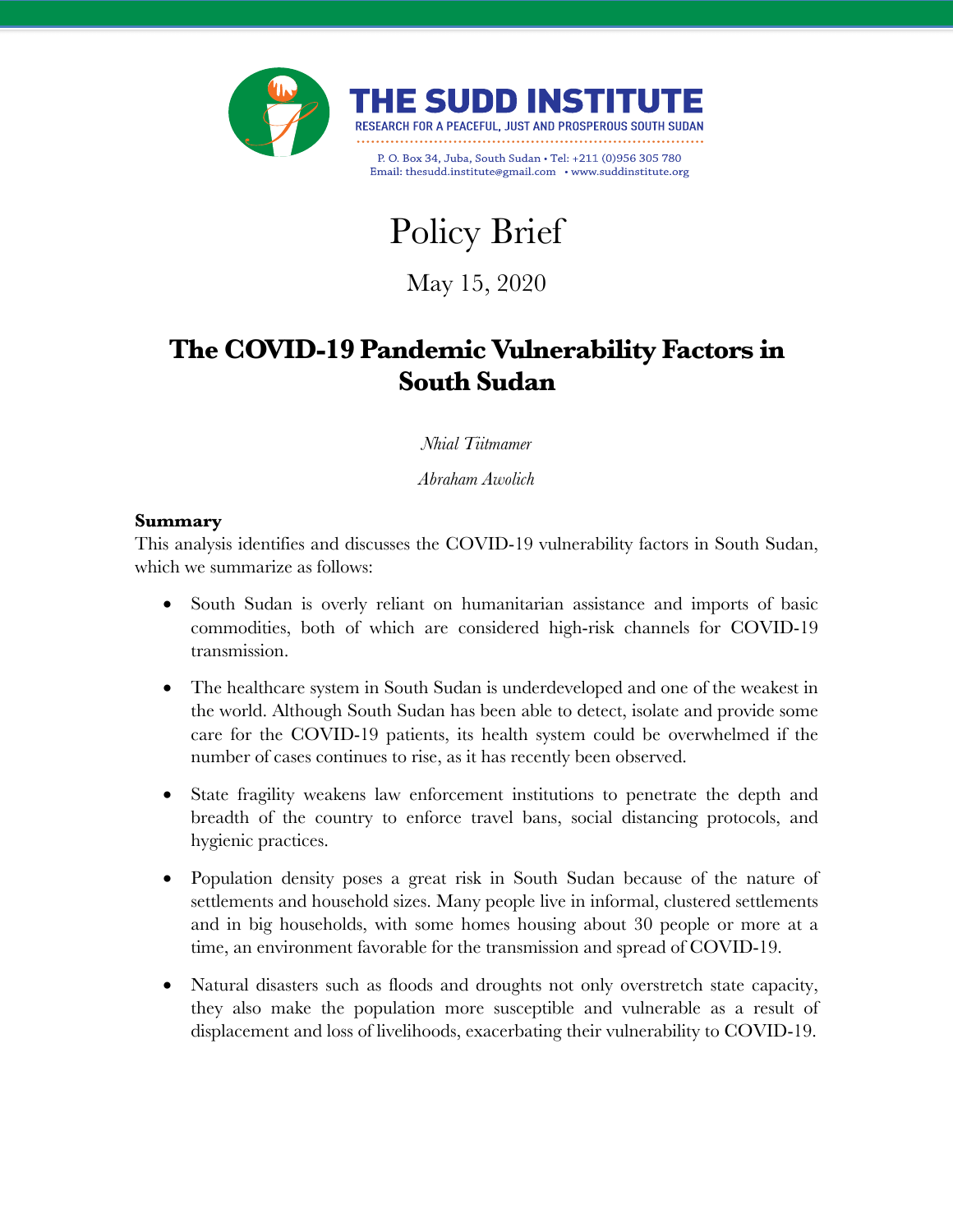- South Sudan depends on a single source of income—oil, which is not doing so well now in the global market. This has huge implications for both the economy and the health system in general, as the country is not able to generate sufficient resources to fight the pandemic and cushion people and businesses against economic shocks.
- Poverty and illiteracy are very high in South Sudan making majority of people vulnerable to COVID-19 as their access to economic resources and information is essentially impaired.
- Last but not least, lack of government transparency and restrictions on press freedom threaten the citizens' ability to freely voice their concerns and hold the government accountable in the fight against the pandemic. With inadequate transparency, resources for combating COVID 19 pandemic could basically be embezzled in darkness, subjecting the population to the scourge.

To overcome these vulnerability factors, we recommend the following:

- The government should leverage bilateral and multilateral support for humanitarian, medical assistance in form of testing equipment and healthcare facilities, among others.
- Carry out mass testing to identify and contain infections.
- Monitor the border, track cases, and produce and distribute facemasks.
- Create a joint force to impose social distancing measures, travel ban and lockdown.
- Reach out to benevolent individuals and countries with the support of UN agencies to mobilize resources to provide relief food to cushion the vulnerable households.
- Consider renting more facilities such as hotels and apartments as temporary COVID-19 care centers and increase the capacity of health and medical professionals to provide care to the patients.
- Provide security and put an end to communal fights in the countryside to create a conducive environment for farming.
- Immediately form the state and local governments to help with the fight against COVID-19 and to ensure law and order.
- Meticulously implement the revitalized peace agreement and develop resilience system against COVID 19 and other shocks by restoring stability, building accountable governance system, diversifying the economy and using oil income to provide basic services in form of health, education, security, and infrastructure.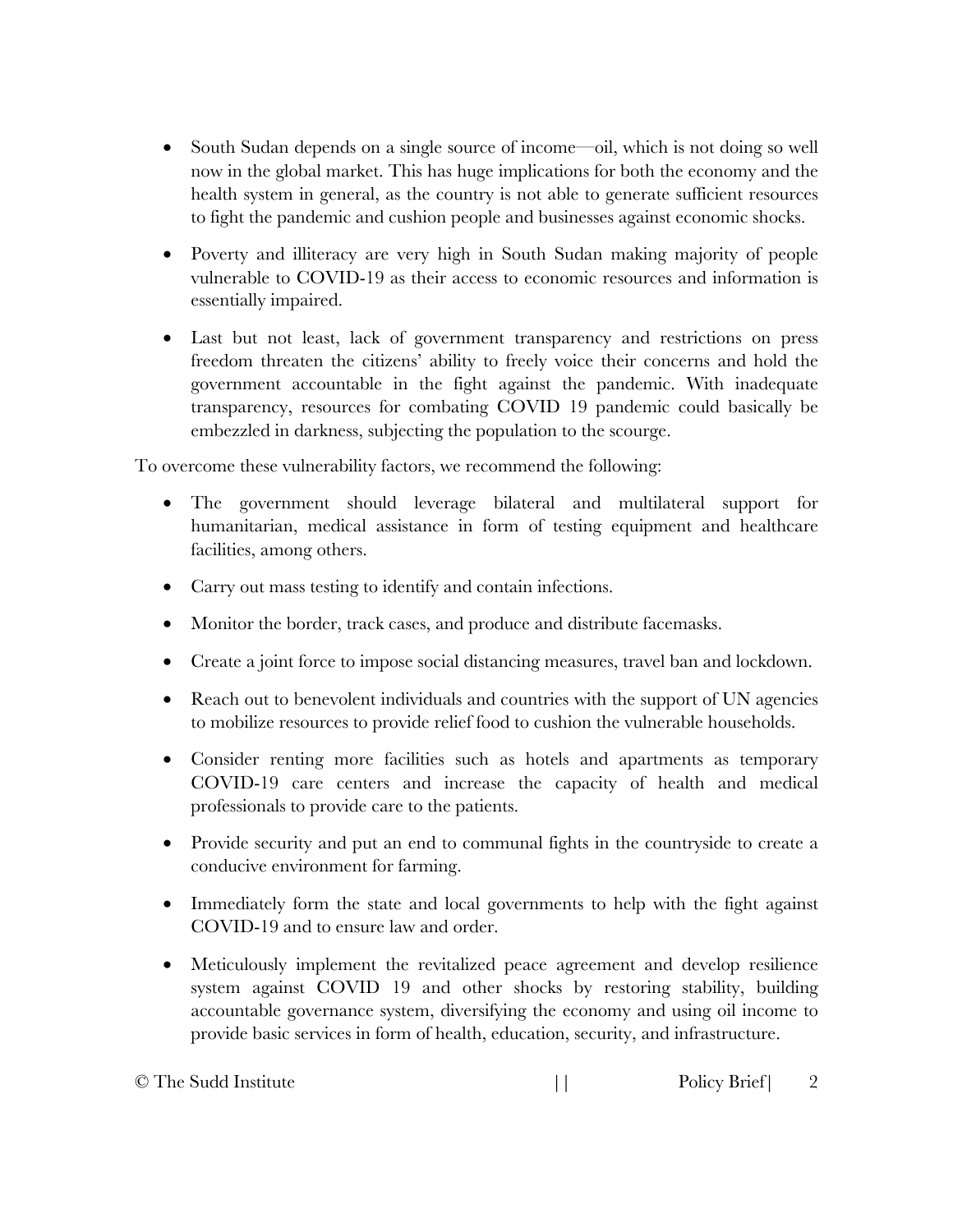### **1. Introduction**

outh Sudan is one of the most vulnerable countries to coronavirus disease (COVID-19).<sup>1</sup> The high level of vulnerability emanates from conflict induced state fragility,<sup>2</sup> weak health system, high level of illiteracy, poverty and weak economic system, oil dependency, and natural disasters. While the COVID-19 infection rates have been low in South Sudan compared to countries in the region, fear has heightened with a recent jump in the number of cases in a country that has little capacity to address such a heath emergency. S

The disease has devastated the world since it broke out in Wuhan, China, in late December 2019. As of mid-May 2020, nearly 5 million people have been infected and more than 300,000 people have died globally thus far. <sup>3</sup> In addition to a health catastrophe, the disease has driven the world economy down to its knees. Global travel has dramatically reduced since mid-March. Production and consumption have considerably dropped due to lockdown measures. Supply chains have been disrupted and countries that depend on imports such as South Sudan are struggling to make ends meet. Oil prices have crashed, exposing oil reliant nations like South Sudan to unprecedented economic shocks.

The pandemic has also overwhelmed the governance systems, even in developed nations, as current policies and institutions have not been specifically designed and tailored to weather the pandemic of this magnitude. This puts democratic processes in peril with high risks of elections and other democratic processes being skipped due to social distancing measures, posing extraordinary threats of entrenchment of authoritarian practices. Only the development of a vaccine or specific antiviral treatment can reverse this course. Even then, a vaccine coming in the next year or months is unlikely to be available on a mass scale.

While the infection rates and death tolls are in millions and hundreds of thousands, respectively, in the developed world with strong health systems and policy interventions, the situation could be far worst in fragile and conflict afflicted states like South Sudan. This is due to capacity deficits in terms of resources, medical equipment and health personnel, infrastructure, and other essential services. Specifically, South Sudan along with 14 other countries, face a high risk of COVID-19 infections and impacts. These countries are poor,

 <sup>1</sup> See https://reliefweb.int/report/world/vulnerable-countries-face-3-times-risk-covid-19-exposure-yet-have-6-times-lower-access

<sup>2</sup> While there is a strong correlation between fragility and conflict, some states are fragile but are not afflicted by conflict and sometimes, both fragility and conflicts exist in one country. See, https://www.crisisgroup.org/global/fragile-states-and-conflict

<sup>3</sup> Johns Hopkins Coronavirus Resource Center. https://coronavirus.jhu.edu/map.html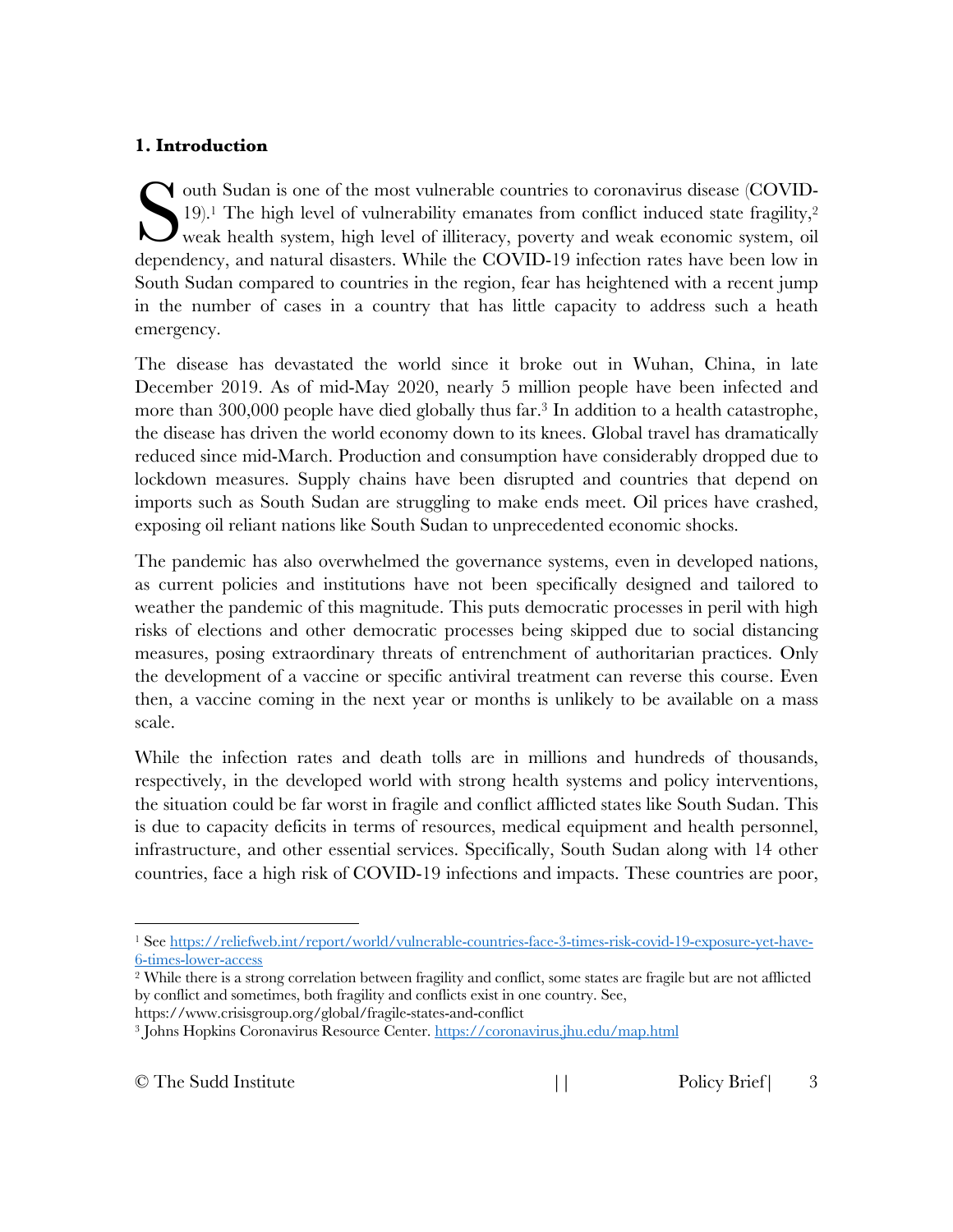afflicted by years of protracted conflicts, prone to natural disasters, have high concentration of displaced persons in crowded camps, and have generally weak state capacity.

These risk factors are not fully understood in the context of South Sudan. This review is an attempt to highlight these factors, with the aim of generating policy options to strengthen public and government responses to the pandemic. We start with the vulnerability factors and analyse policy options before offering a menu of relevant policy pointers.

### **2. Vulnerability factors**

Globally, the following are considered common COVID-19 vulnerability factors: 1) international exposure, 2) weak health system, 3) urban density, 4) urban population, 5) age of the population, 6) government transparency and accountability, 7) press freedom, 8) conflicts, and 9) displacement.4 While most of these risk factors hold for most countries, there are additional context specific risks to which South Sudan is exposed, including: 1) state fragility, 2) natural disasters, 3) oil dependency, 4) high level of illiteracy, 5) informal economy, and 6) poverty. We further discuss these factors below.

### I. **International exposure**

Globalization eases trade and human interactions around the world. Viruses are transmitted through these global networks, rapidly spreading. The COVID-19 pandemic has traversed the world in just months, infecting millions and killing hundreds of thousands. Hence, international exposure has enabled an easy global transmission of COVID-19. African countries such as Egypt, South Africa, Algeria, and Morocco, which are relatively more exposed to global connectivity have experienced high infection and death rates.

South Sudan has less international exposure compared to countries in the region as it is landlocked, lacks fully developed tourism industry, and has limited number of direct intercontinental flights. While it has a large number of humanitarian workers drawn from around the world, these workers sometimes transit through international airports of regional countries, acting as a cushion for detecting cases before they reach to South Sudan, even though this is not enough as this virus incubates for up to 14 days. Nevertheless, as it has been the case with less internationally exposed countries, South Sudan got its first case in April, much later than other countries and the number of cases has since then increased frighteningly. While international exposure seems to be a weaker

 <sup>4</sup> See Mapping the risk factors for the spread of COVID 19 in Africa published on April 3, 2020 by the Africa Center for Strategic Studies. https://africacenter.org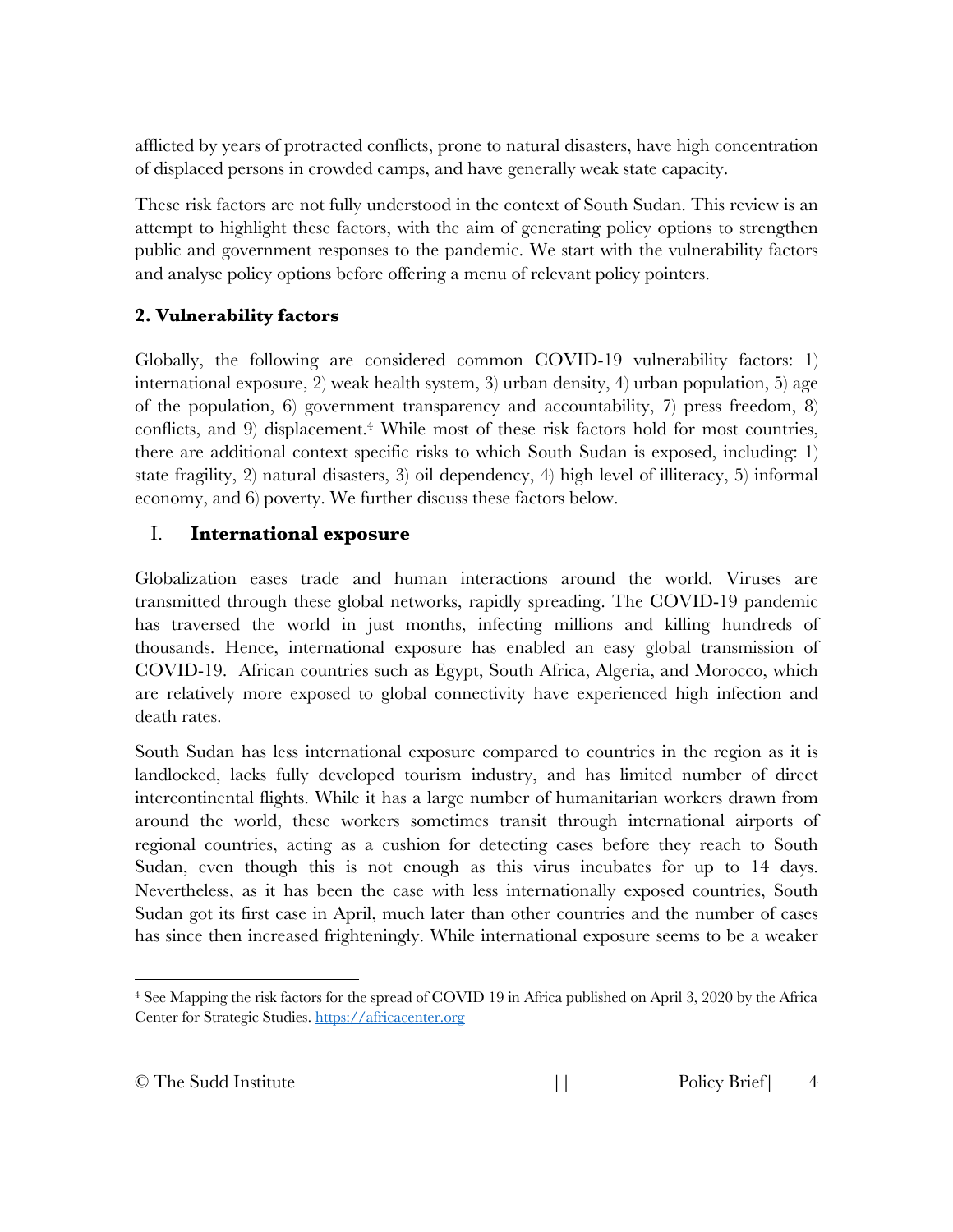vulnerability factor for less internationally exposed nations, it is still a huge vulnerability factor unless countries in this situation act quickly and close their borders and implement stringent social distancing measures early enough. This has not been the case and COVID-19 has reached the less connected countries, including South Sudan through the intracontinental exposure.

# II. **Weak health system**

Most countries, even those with advanced health systems, were less prepared for the COVID-19 pandemic. However, because they have high capacity in terms of infrastructure, financial and human resources, they managed or are managing to contain the virus. For countries with weak health systems, health officials are not able to effectively detect, isolate and provide care for COVID-19 patients and prevent the spread among the population. South Sudan falls within the category of the countries with very weak health systems. Lack of strong healthcare facilities and adequate health personnel impedes the country's ability to track and detect the infection and care for the patients, posing a great risk to the population. At the start of the crisis, the country had only four 4 ventilators, which supported critically ill patients. Health workers make about \$10 per month, which hardly comes on time. Moreover, the underlying lack of personal protective equipment dangerously exposes the medical personnel to the disease. To overcome this risk, South Sudan should seek bilateral and multilateral medical assistance and use resources to build coping and resilience system against this pandemic and similar shocks.

# III. **State fragility5 and conflicts**

State fragility is a great risk factor for COVID-19. South Sudan is considered a highly fragile state, with a real possibility of the recent peace collapsing. This means its capacity to enforce law and order and dispense justice and provide services is limited. As a state with weak capacity, the law enforcement agencies have inadequate ability to enforce COVID-19 preventive measures. The weakness of the state is manifested in so many ways, including limited state presence in the population, deadly communal disputes, weak human and physical capital, fiscal restraints, and the inability of the public administration system and

 <sup>5</sup> State fragility means inadequate capacity to monopolize means of coercion, insufficient legitimacy and inability to provide public services, among others. We use the term here within the context of the later  $$ provision of services, including health services to combat COVID 19 pandemic. For more see https://fragilestatesindex.org/frequently-asked-questions/what-does-state-fragility-mean/

The World Bank describes state fragility "in two particular respects: State policies and institutions are weak in these countries: making them vulnerable in their capacity to deliver services to their citizens, to control corruption, or to provide for sufficient voice and accountability. They face risks of conflict and political instability." For more see, http://documents.worldbank.org/curated/en/907971468327613700/Fragilestates-good-practice-in-country-assistance-strategies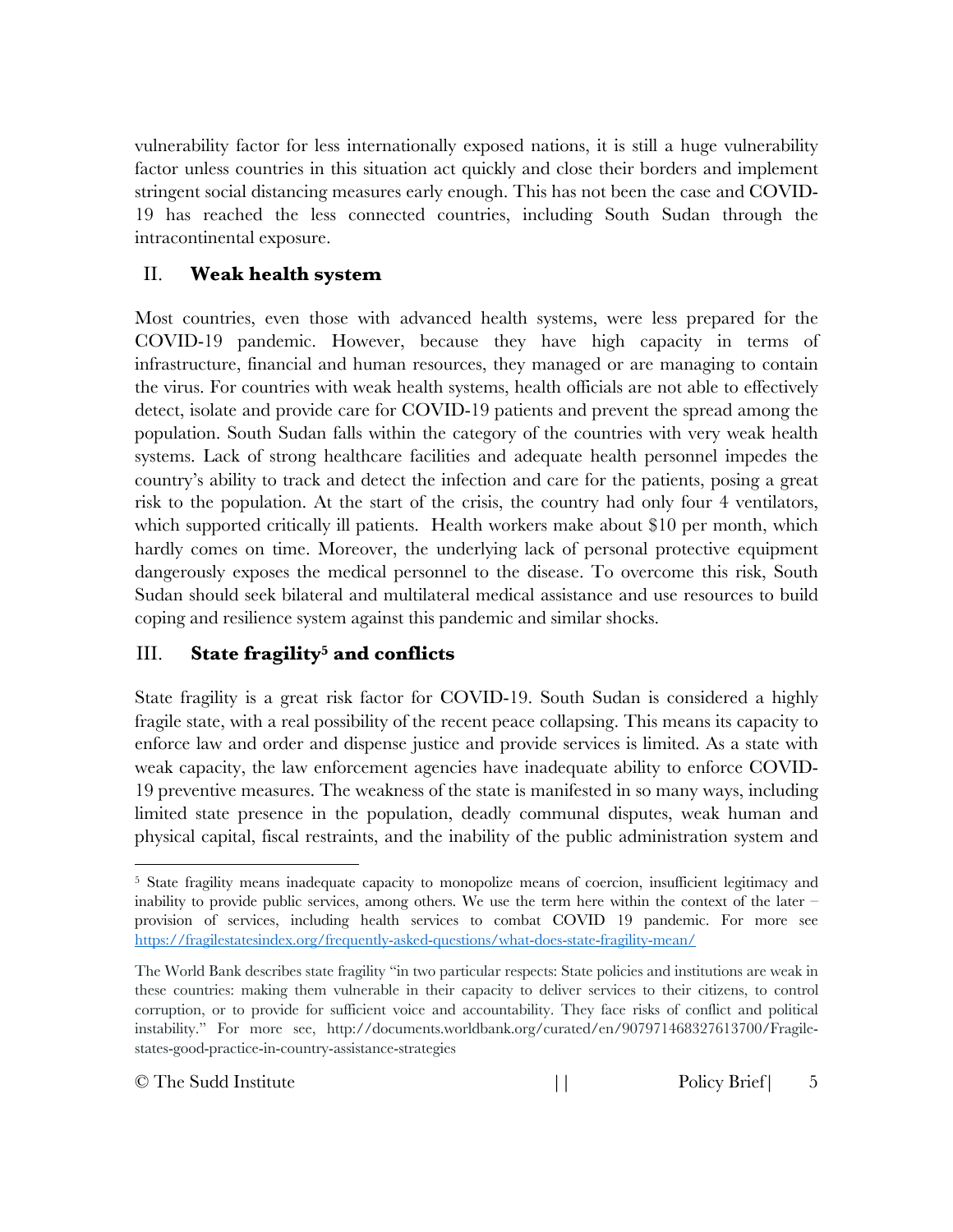structures to respond to the population needs. Due to its weak and fragile capacity, South Sudan stands a high chance of being overwhelmed by COVID-19. To overcome this condition, South Sudanese leaders need to think beyond the zero-sum game and work collectively to mobilize international goodwill to make an effective response to the pandemic.

# IV. **Population age and density**

Age and density of the population are critical risk factors. Countries with a larger proportion of the population above age 60, have higher odds of death. South Sudan has a very young population, which is a boon in combating the COVID 19 pandemic. However, given its other vulnerabilities, the population of older citizens could be wiped out if effective interventions are not immediately instituted.

Coronavirus spreads far more quickly in high density populations. The denser the population, the faster and easier the spread of the virus. While majority of people live in rural areas in South Sudan, cultural factors and underdevelopment have made the population in urban centers denser. Population density in South Sudan increases through informal congested settlements and large household sizes or household overcrowding. Many South Sudanese share living quarters in major cities, which can expose a large number of people to COVID-19 infection. Household crowding is due to a combination of poverty and cultural norms surrounding kinship. Population centers such as the protection of civilians' sites (PoCs), open air markets, and service centers like public health facilities, face major risks of spreading infection. Decongestion policies would need to be instituted in such places.

# V. **Displacement**

Displacement has greatly exposed a large chunk of South Sudan to COVID 19 shocks. By the end of 2019, about 1.3 million South Sudanese lived in displacement camps. 6 Displacement is a risk factor not only in terms of easing the spread of virus through crowding but also in terms of creating other vulnerabilities such as lack of income and other means of livelihoods. There is already a great fear that if COVID-19 reaches the displacement camps, it will be devastating unless appropriate preventive measures are swiftly taken. Recent reports of infections at the PoC sites in Juba and Bentiu are worrying and require swift measures to protect the vulnerable populations.

# **VI. Transparency and press freedom**

 <sup>6</sup> See Internal Displacement Center's country information, https://www.internaldisplacement.org/countries/south-sudan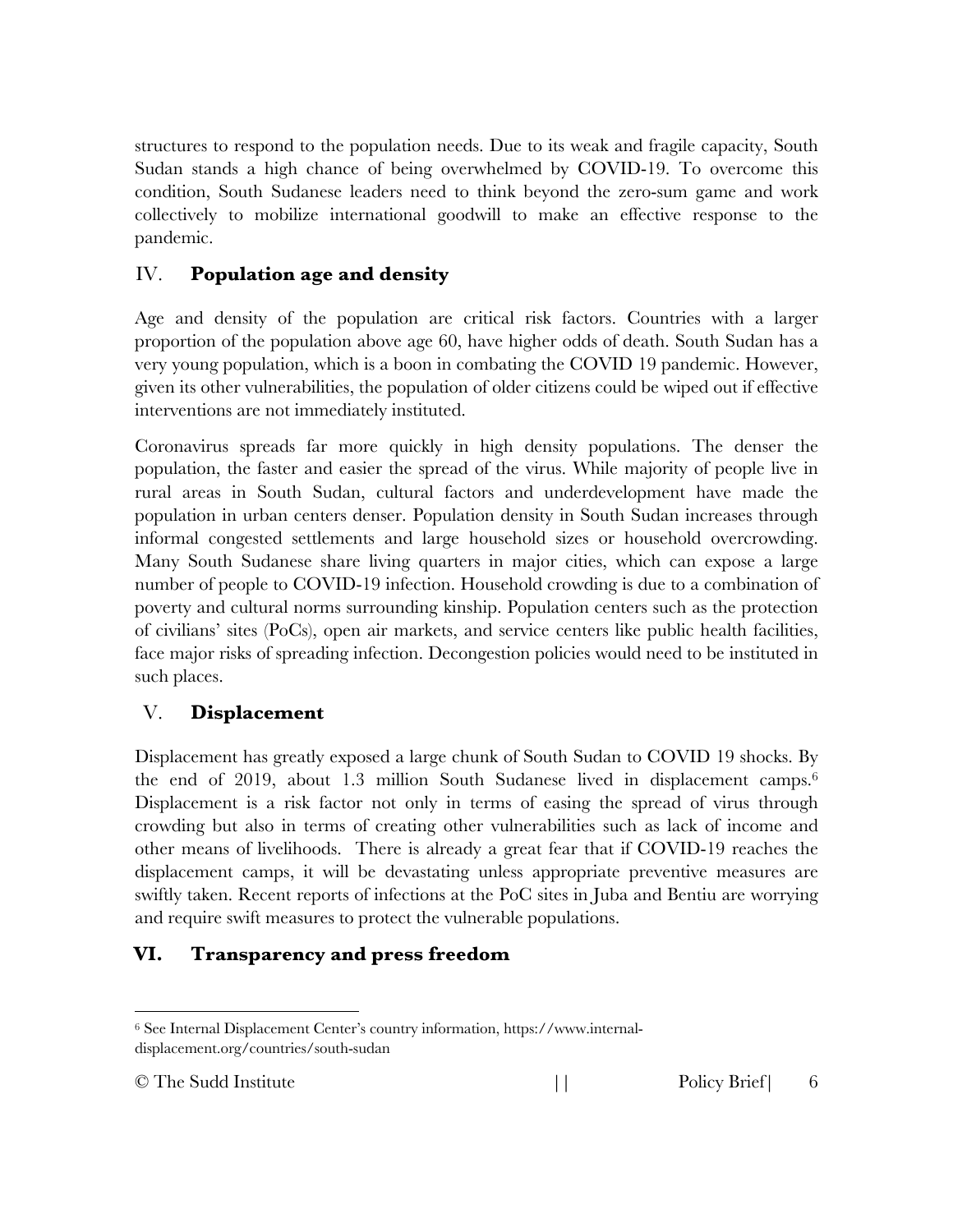Lack of transparency and press freedom are critical risk factors. When a government is transparent about the rate of infection and death related to the disease, the population is likely to respond positively to protect itself. If the media is able to report on the activities of the government in response to the virus, and it is free to feed the population with accurate information, the rate of infection could be controlled. For example, even as the government of South Sudan has responded by establishing a COVID-19 Task Force to coordinate the response, this body is yet to innovate on how best to translate its messages to the public beyond the urban settlements and elite. There are public doubts also about the transparency of the Taskforce with the death reports. Recent spate of death among highprofile individuals created a lot of suspicion within the public, believing that these individuals could have died of coronavirus and the government may be concealing this.

Free media plays a key role in determining a proactive government response and public pressure that can keep the government on its toes. Countries with less access to information are categorized as being more vulnerable because the government cannot be held accountable. While the Government of South Sudan has been able to provide regular media updates about COVID-19 infections, there remains a concern about the level of transparency with regards to the use of resources to fight COVID-19, as well as the accuracy of death reports and testing.

### VII. **Natural disasters**

In addition to conflict and weak state capacity, presence of natural disasters such as floods and droughts compounds the impact of the pandemic. South Sudan is highly susceptible to floods and droughts, which have recently become frequent and aggressive, leading to destruction of lives and livelihoods. About 1.3 million people have been displaced by a combination of conflicts (communal and political) and floods. The 2019 floods alone displaced 294,000 people. About 60% of the people affected by the 2019 floods were "classified as facing extreme levels of acute malnutrition," according to UNOCHA. Many of these people lost their means of livelihood, which could be exacerbated by the COVID-19 pandemic.

### VIII. **Oil dependency**

The impact of coronavirus could be far worst in South Sudan than other countries in the region because of reliance on a single source of income—oil. Oil prices have crashed partly due to the COVID-19 pandemic's disruption of trade. As a result, countries that depend on oil, such as South Sudan, are more economically hard hit and are predicted to experience slow recovery due to lack of capacity, as well as the absence of other viable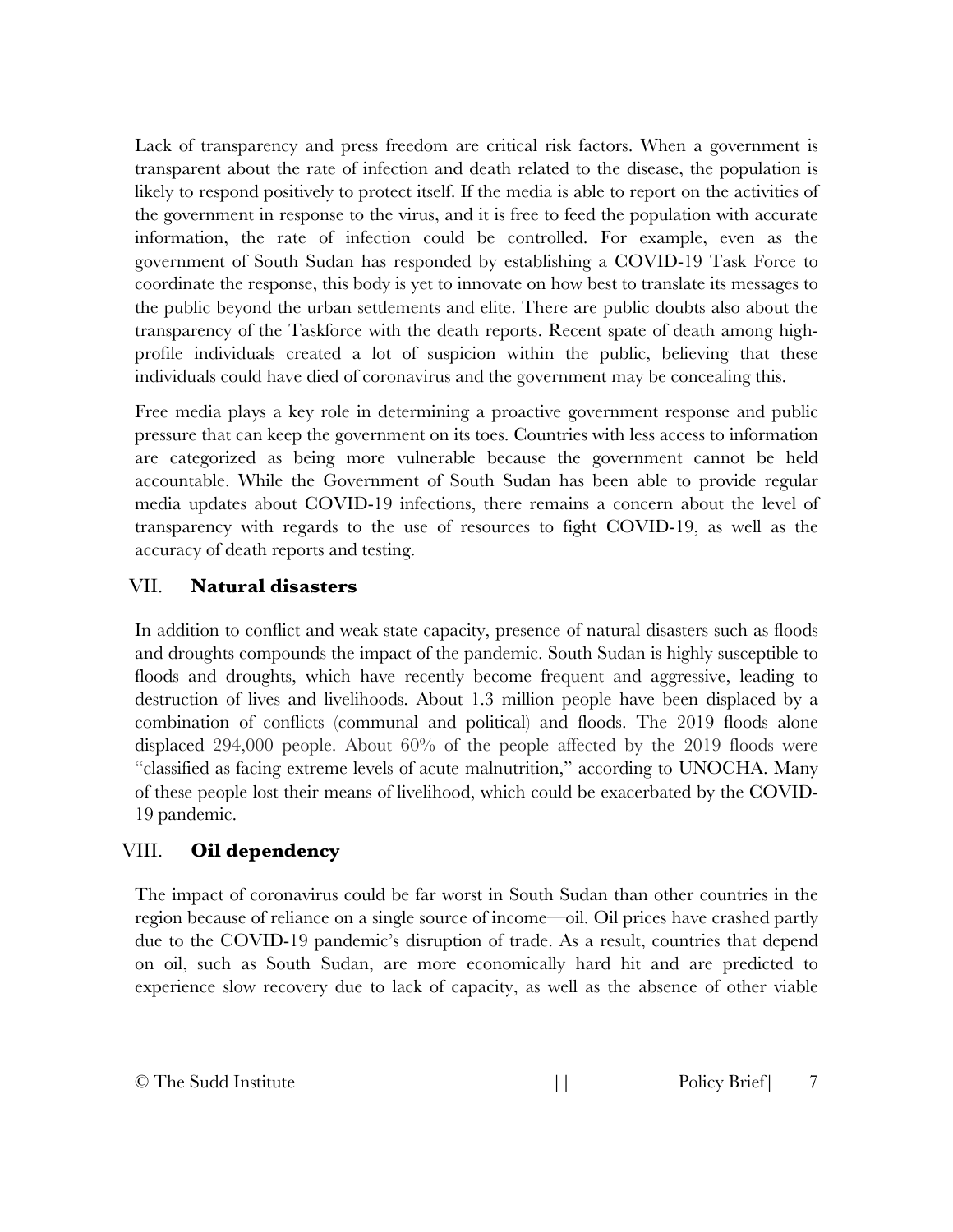alternative sources of revenue. <sup>7</sup> Oil funds 98% of South Sudan's budget and represents 60% of its Growth Domestic Product (GDP).8

The COVID-19 induced crash of the oil market exacerbates the economic shocks in South Sudan as there is a shortage of financial resources to combat the disease, implement the peace agreement and to reinvigorate the economy. South Sudan is struggling to generate enough resources to finance government operations, accumulating massive arrears on wage bill alone. This situation is compounded by the fact that the public financial management system is broken, characterized by rampant corruption.

Unable to produce anything else other than oil, South Sudan is heavily imports dependent, importing all essential commodities from the region. The imports sector has also been hard hit. Supplies from neighboring countries have considerably decreased due to movement and travel restrictions. It takes more travel time to transport commodities to South Sudan now compared to pre-pandemic period. This is because drivers have to be tested and have to travel during the day to abide by the curfew. Prices of food commodities have skyrocketed, affecting an already food insecure population. Imports also expose the country to COVID-19 infections as borders have remained open to import basic commodities, with suppliers becoming some of the transmitters of the virus to the local population. Of the over 200 positive cases the country has recorded so far, workers supplying goods into the country from the region make a significant share.

# IX. **High level of illiteracy**

South Sudan's literacy rate stands at 27%, which is the lowest in the world. The ability of South Sudan to effectively fight COVID-19 is likely to be impaired owing to high illiteracy rates in the country. Research shows that not being able to read and write is a great risk factor because one is not able to understand prevention measures as well as access gainful source of income resilient. In South Sudan, great majority is susceptible to misleading information that exposes them to the risk of infections and other harmful practices. Many people in South Sudan remain superstitious and gullible, so they are more likely to trust information coming from traditional healers, religious leaders, and conspiracy theorists than from the Ministry of Health and medical professionals.

# X. **Informal economy**

 <sup>7</sup> See https://www.bloomberg.com/news/articles/2020-04-19/oil-drops-to-18-year-low-on-global-demandcrunch-storage-woes

<sup>8</sup> See Koffi, Y. G and Soares Da Gama, F. (2018). 2018 African economic outlook country note. African Development Bank. Retrieved from https://www.afdb.org/fileadmin/uploads/afdb/Documents/Generic-Documents/country\_notes/South\_Sudan\_country\_note.pdf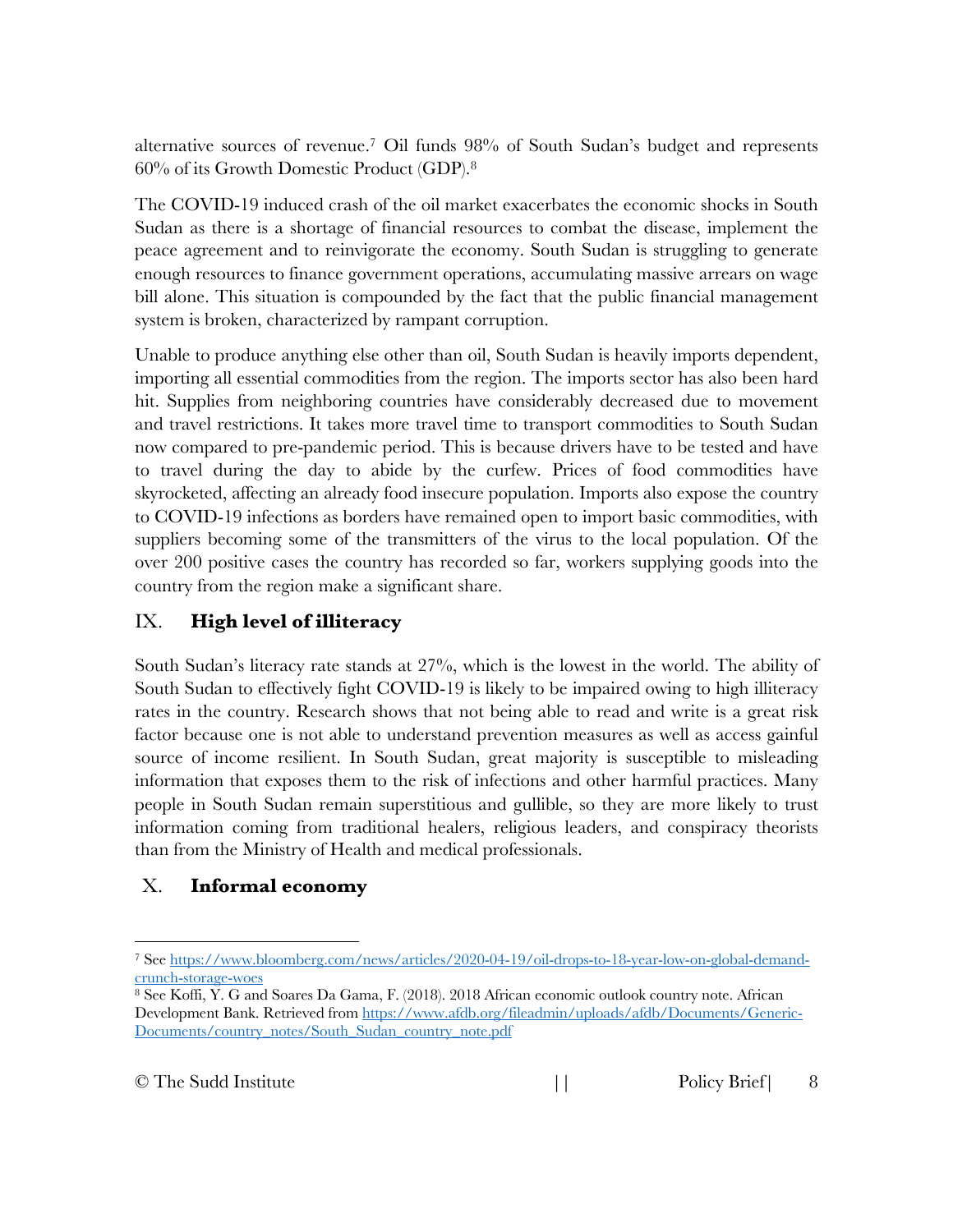South Sudan's economy is largely informal and subsistence – making it hard to enforce lockdown and prevent the spread of the virus. People are highly likely to die of hunger than of the disease if a lockdown is enforced. Being an informal economy means that majority of the people need to access the market daily as casual laborers or as petty business owners to put food on the table. The country is now facing a conundrum; if it imposes a lockdown, thousands of people would be out of work and out of food. If a lockdown is not imposed, the virus would spread wildly, and many people would be at risk of dying. It's a tough choice, but one that must be made calculatedly. But one thing is clear, a total lockdown without an economic cushion is not sustainable.

### **XI. Poverty**

Poverty negates the population's ability to cope with COVID-19. Studies suggest that poverty increases infections and impacts of COVID 19.9 Those who have lower income and low skills work in service industries and engage in livelihoods that expose them to other people and to the virus. Poverty level in South Sudan, which has already been exacerbated by conflict and climatic shocks, is one of the highest in the world. Due to myriad of factors, poverty rate leaped from 51% in 2009 to 82% 2016.10 This makes resilience to COVID-19 difficult for a vast majority of the people. While the whole country is generally poor, women account for a vast majority. South Sudan has a high level of gender disparity<sup>11</sup>, with women occupying the lowest ranks of social and political hierarchy. This is being exacerbated by illiteracy, limited participation in politics and political processes<sup>12</sup>, low access to gainful employment, and heavy reliance on informal13 economic sectors that are susceptible to disasters such as COVID-19.

### **3. Policy considerations**

In light of the vulnerability factors discussed above, South Sudan's High-Level Taskforce on COVID-19 should do the needful to stop the spread of the virus and to protect the vulnerable people. The following sections highlight relevant policy options.

 <sup>9</sup> See https://blogs.lse.ac.uk/usappblog/2020/05/06/economic-inequality-can-help-predict-covid-19 deaths-in-the-us/

<sup>10</sup> https://blogs.worldbank.org/africacan/how-conflict-and-economic-crises-exacerbate-poverty-in-southsudan

<sup>11</sup>https://www.suddinstitute.org/assets/Publications/58b66aacb8b3b\_LandTenureInSouthSudanDoesItPro mote\_Full.pdf

<sup>12</sup> https://www.africaportal.org/publications/improving-gender-equality-quota-implementation-postconflict-south-sudan/

<sup>13</sup> Mayai et al. 2020. The Social and Economic Effects of the COVID-19 in South Sudan. The Sudd Institute.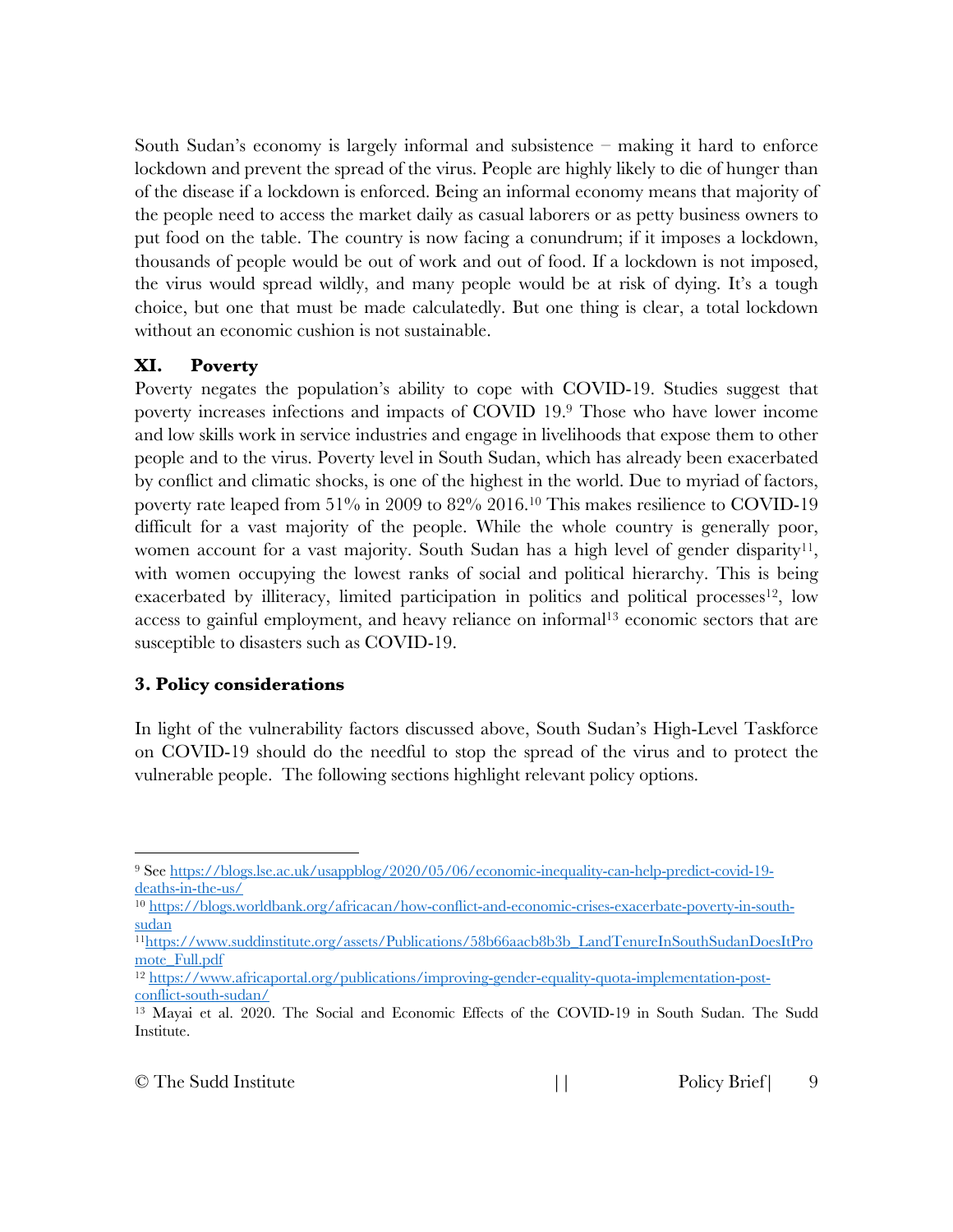### **I. Increase testing and care capacity**

Since South Sudan has decided to lift the partial lockdown at a time when the rates of infections are rising, it should institute expanded testing efforts and patients' care capacity. While the lifting of the partial lockdown is likely to mitigate the impending economic shocks, it is likely to astronomically increase the risk of infections. This decision must be followed by more testing, isolation, quarantine, and care for the patients. Recently, H. E. Rebecca Nyandeng de Mabior, the Vice President responsible for humanitarian cluster, launched the production of facemasks targeting up to 7 million people. This is encouraging and should be applauded. As facemasks are being distributed, it should be borne in mind that wearing facemasks cannot alone guarantee prevention as these need proper knowledge of use. Medical and safety professionals should be enlisted to provide awareness on proper wearing. Improper use of facemasks leads to infection. The police and other organized forces, such as the national army, should be oriented to enforce the wearing of facemasks and adherence to hygienic practices in public places. This option is suitable for a country where most people rely on an informal economy.

# II. **Partial lockdown**

Since late March 2020, South Sudan has enforced a partial lockdown. However, this appears to have been ineffective. For this policy tool to be effective, it should be enforced using the police to ensure strict social distancing measures and hygienic practices. People still move around partly because they rely on informal sources of income. Therefore, a partial lockdown such as previously instituted needs not only strict social distancing measures and hygienic practices enforced by the organized forces, it also calls for the provision of basic needs to the vulnerable populations.

### III. **Complete lockdown**

If it can be effectively implemented, a complete lockdown slows the spread of the COVID-19. Countries that have been able to contain the spread are the ones that have acted quickly by closing borders and enforcing lockdowns. In a worst-case scenario, a complete lockdown may be the last resort and if no proper analysis is done, it may not be effective due to a number of reasons explored earlier. If South Sudan continues to do business as usual, more people will be affected, and the situation will go out of control given the recent surge in the number of cases. A complete lockdown is very unlikely to succeed unless the vulnerable people are economically cushioned.

### **4. Conclusion and recommendations**

© The Sudd Institute  $\begin{array}{ccc} | & | & \text{Policy Brief} & 10 \end{array}$ We have reviewed the COVID-19 vulnerability factors globally and within the context of South Sudan. South Sudan is vulnerable to COVID-19 as a function of state fragility,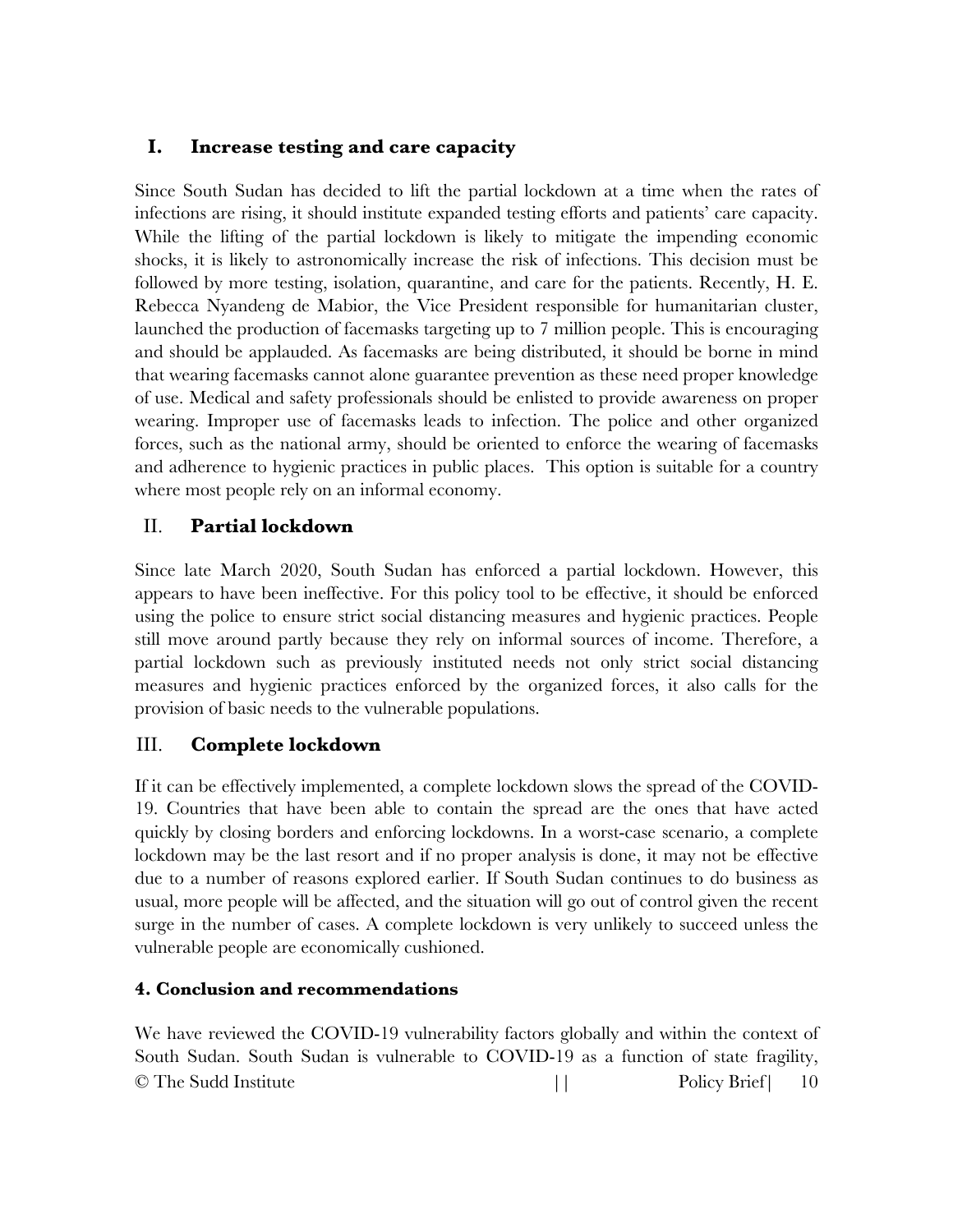susceptibility to natural disasters, weak health system, population density, informal economy, reliance on a single source of income, and reliance on imports for many basic necessities and commodities. To contain the virus while protecting the vulnerable people from economic hardships, we present the following recommendations:

- 1. The government should increase its testing capacity to identify and contain infections.
- 2. Continue with partial lockdown and provide relief food to the most vulnerable populations. Under the partial lockdown, airport should remain closed. Travels between states, cities, towns and villages should be banned, except internal movements which should be allowed with strict enforcement of social distancing and hygienic practices.
- 3. The Government, UN agencies, private sector, and well to do citizens should contribute to the purchase of relief food. Contributions can be pooled and handed to a capable UN agency such as WFP to buy and distribute food to all households in Juba and other major population centers.
- 4. Deploy organized forces to neighborhoods, markets, churches, mosques, public places, and streets to enforce the partial lockdown, social distancing measures and personal hygiene. Train or orient the organized forces on how to handle the public. Provide organized forces on duty with facemasks and gloves and ensure they are doing social distancing while on duty. UNMISS should also help the government enforce social distancing measures, being a humanitarian endeavor to save lives.
- 5. Mobilize resources and carry out mass production of facemasks. Facemasks should be highly subsidized for everyone to access.
- 6. Set up care facilities to effectively isolate and take care of COVID-19 patients. The government and partners should consider renting more facilities such as hotels and apartments as temporary COVID-19 care centers and increase the capacity of health and medical professionals to provide care to the patients.
- 7. Increase public awareness on prevention. The government should launch massive campaign with the support of the churches and NGOs to inform the people of South Sudan about COVID-19.
- 8. Enforce social distancing measures and hygienic practices. It should be mandatory for shops and other public places dealing with basic necessities to have water, facemasks, soap and hand sanitizers for customers. Deploy police in marketplaces to ensure compliance. Work with community leaders to clamp down on large gatherings.
- 9. Diligently implement the revitalized peace agreement and integrate COVID 19 coping, recovery and resilience measures into policies and institutions, including diversification of the economy, use of oil proceeds to provide basic services such as health, education, security and infrastructure with the view to building an economic capacity that is resilient to similar future shocks.
- 10. Lastly, UNMISS in collaboration with the government, should initiate